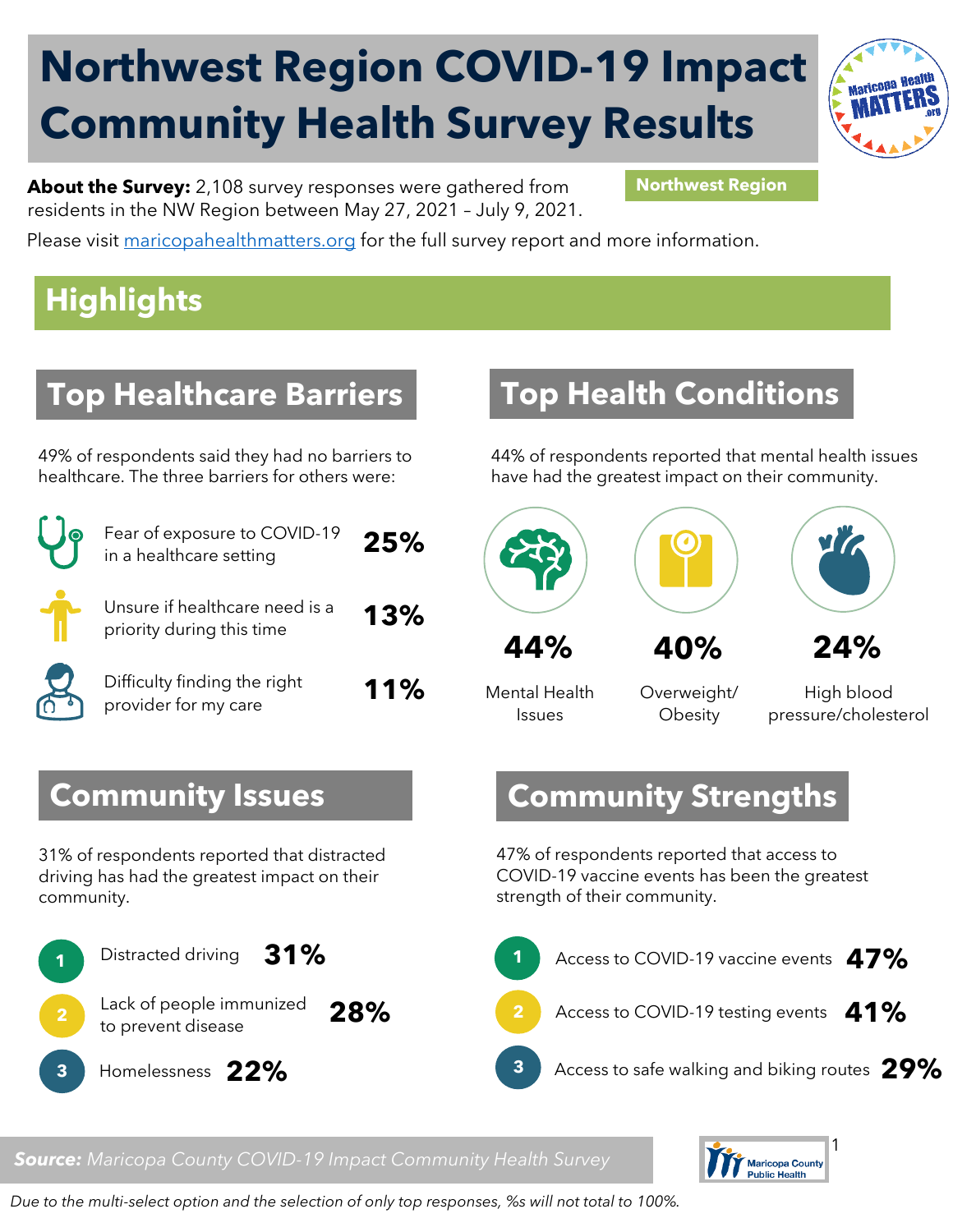### **Health Ratings**

## **Physical Health Mental Health**

Almost **1 in 4** respondents rated their current **physical health** as **worse**  compared to their physical health prior to March of 2020.



Almost **2 in 5** respondents rated their current **mental health** as **worse**  compared to their mental health prior to March of 2020.



#### **Mental Health Care Access**

Almost **1 in 3** respondents who sought services to address their mental health were **sometimes or never** able to get the services they needed.



Over **1 in 5** respondents stated that **assistance with mental health issues** would have improved overall mental and physical health of their family in the last year.

Top three areas for improvement:



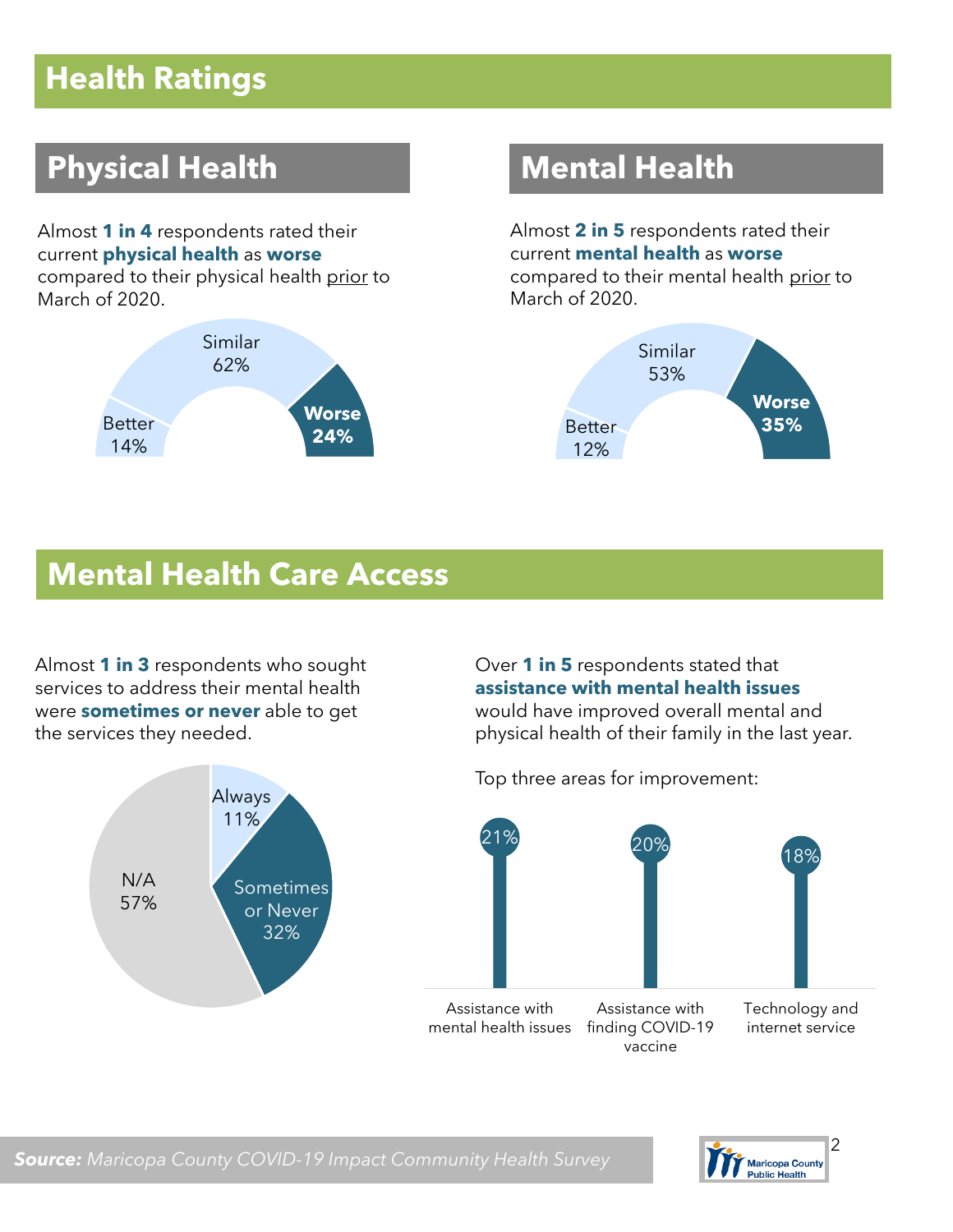#### **Income and Expenses**

Almost **half** of respondents stated that the stimulus checks had a **strong/moderate impact** on their living expenses and access to healthcare.



**Since March of 2020**, how was your employment impacted due to the COVID-19 pandemic?



#### **33% of respondents indicated other topics:**

- Retired
- Disability
- Increased work hours
- Unemployed
- Self-employed
- Pay reduction
- Homemakers/Stay-at-home parent
- Struggled to find employment
- Closure of businesses





*Due to the multi-select option and the selection of only top responses, %s will not total to 100%.*